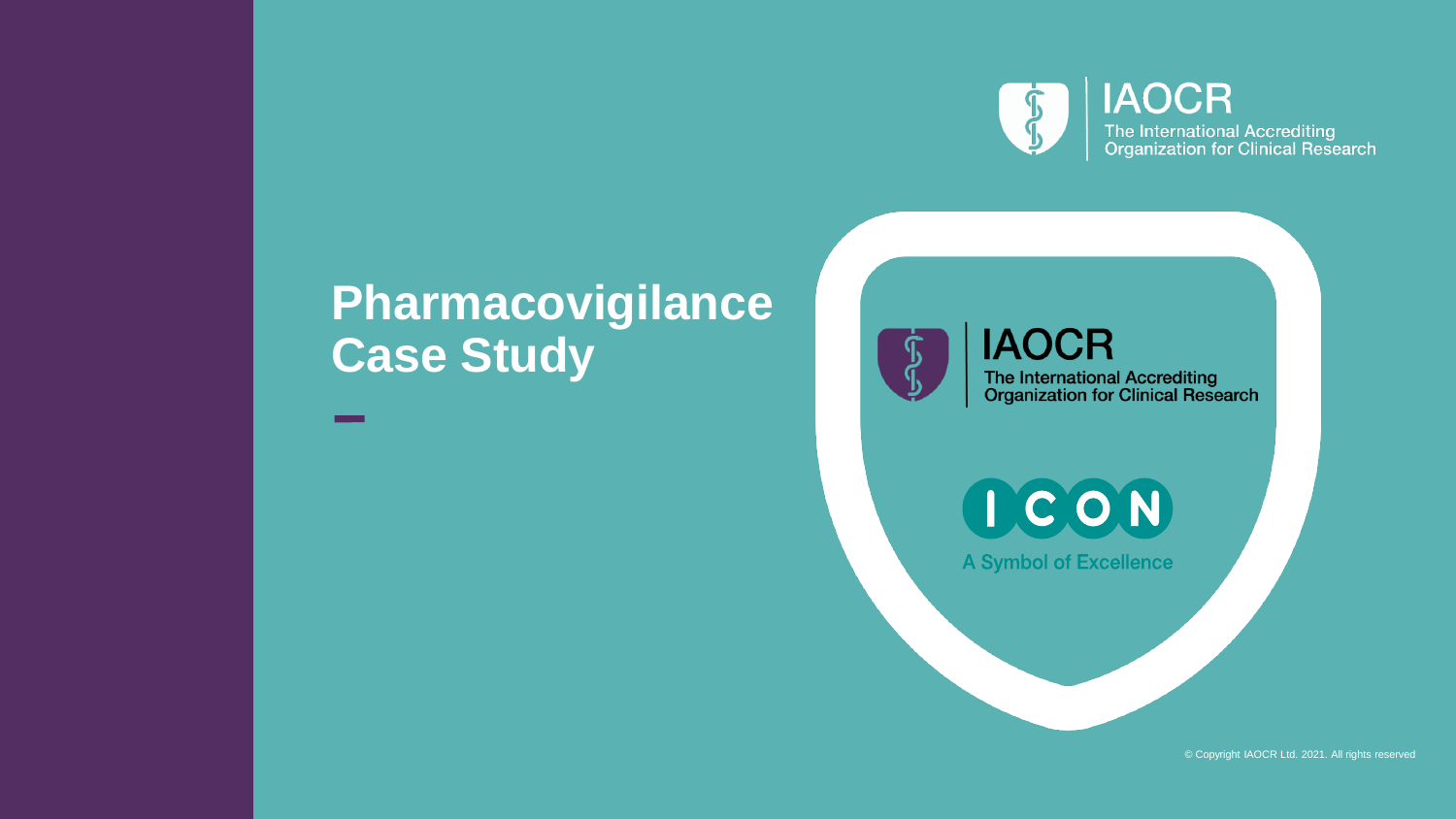



- ICON partnered with IAOCR in 2013 to develop a bespoke accreditation for their Drug Safety Associates (DSAs)
- At the time ICON typically recruited from the academic medical/scientific community and trained the staff to be DSAs
- The aims of the program were to:
	- Provide a globally consistent, independently verified standard
	- Ensure that all ICON drug safety staff were able to perform competently regardless of the length of their experience – and **therefore minimize risk to patients and integrity of data**
	- Establish ICON as the global leader in drug safety, thus providing clear differentiation and a dominant position in the marketplace
	- Provide an internationally recognizable accreditation to ICON's drug safety staff

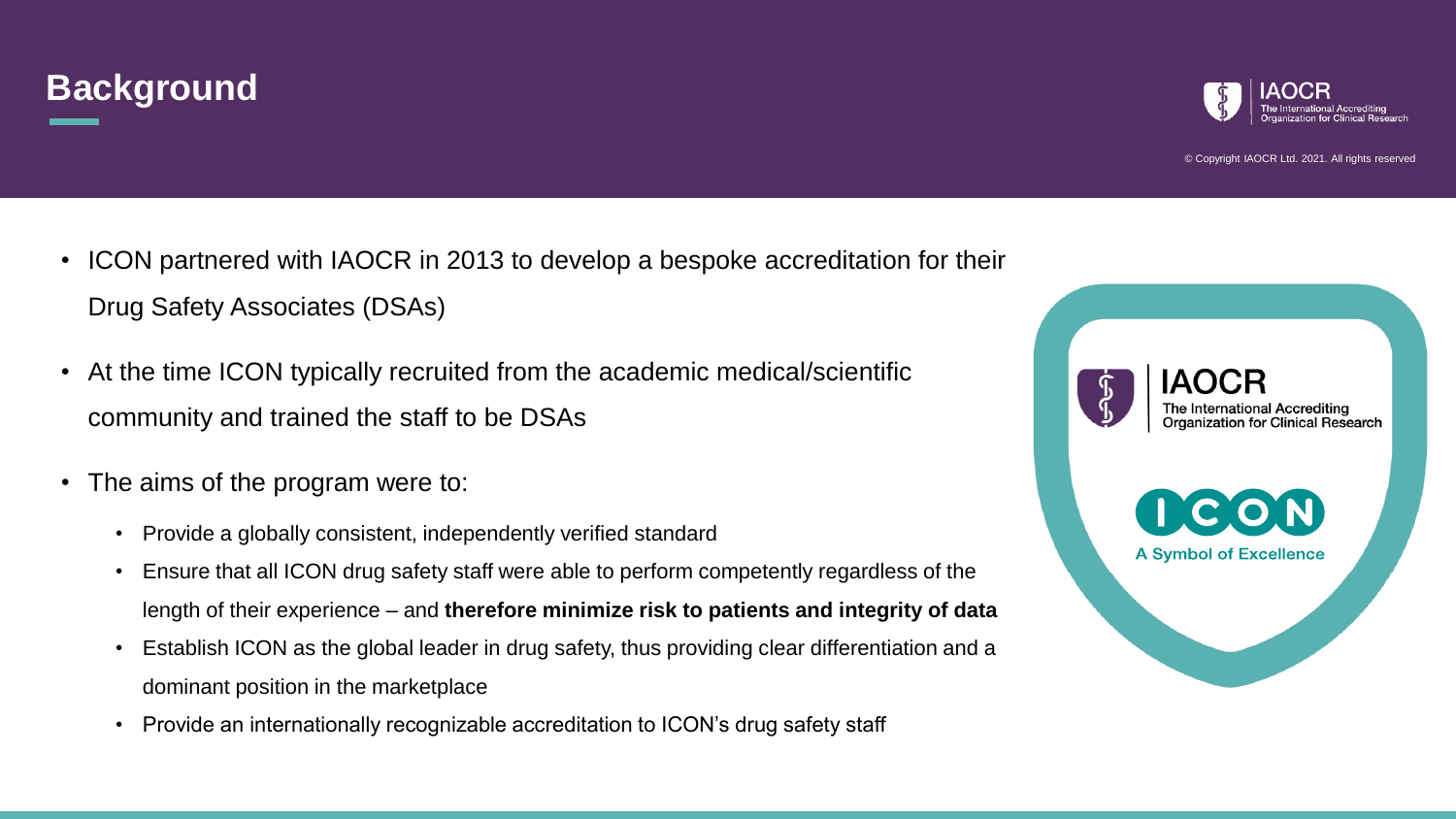## **Coordination and Delivery**



© Copyright IAOCR Ltd. 2021. All rights reserved

- The training was delivered by the ICON Corporate Training Department. Trainers and assessors employed by ICON were trained and supported by IAOCR to provide training, competence assessment, and accreditation to over 160 staff in 4 locations globally
- Learners were grouped regionally into cohort groups and attended training from September 2014 to May 2015
- DSAs with less than 2 years experience participated in instructor led training. More senior staff participated in the accreditation program through a portfolio only route
- Registration was through an internal training portal
- Final data was reviewed through this portal by the IAOCR verifier
- Following the initial roll out, the course was embedded as a standard for talent new to ICON